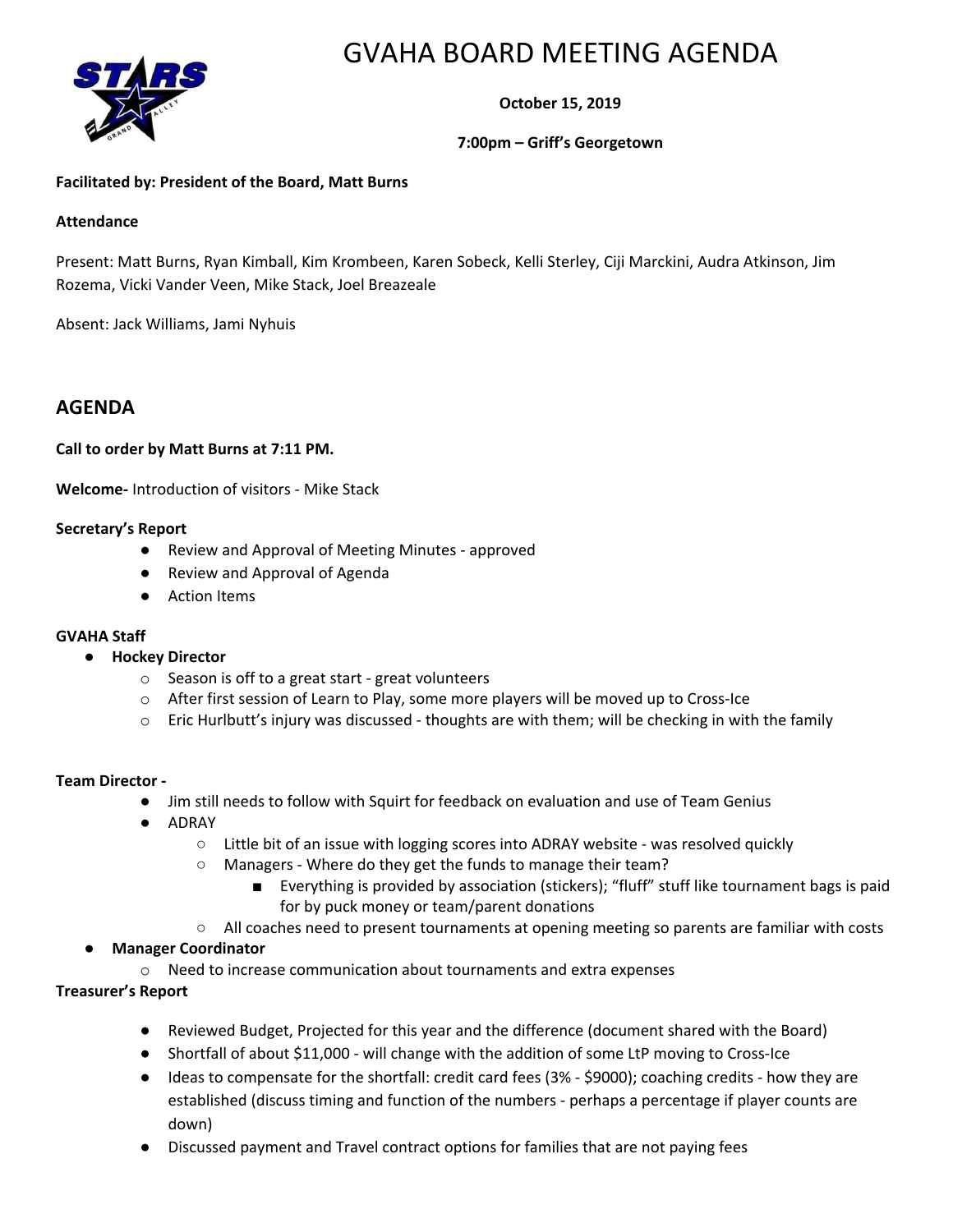

# GVAHA BOARD MEETING AGENDA

**October 15, 2019**

## **7:00pm – Griff's Georgetown**

## **Equipment and Merchandising Director Report**

- Jerseys and socks have been delivered; waiting on 5 sets still
	- Jersey letter names were significantly smaller our understanding is that we were ordering the exact product we ordered last year
- Player Welcome Packs have been handed out

## **Fundraising Director Report**

- o Script September is ready to for distribution
- o Lottery we can officially hold lotteries application cost is \$135; ticket printing \$200
	- Proposed cost of tickets \$25
	- Payout \$75, \$15, \$15
	- What will this pay for?
	- Should we limit to one group?
	- Email will be sent regarding discussion on raffle by Friday, Oct. 18

## ● **Sponsorship Coordinator**

- o 8 total sponsors working on Dasher boards and banners
- o Will be requesting art from Sponsors who have not already submitted art

#### **Communications Report**

- o Website team photos will be updated as soon as they are received
- o Team photos will be finished on Monday; going smoothly
- o Needs clarity on Sponsor information to put on website
- o Invite was sent to the Google Calendar used for Board purpose for each month
- **Social Media Moderator**

#### **Events Director**

- December 6 Meet the Stars Jenison vs. Hudsonville
- Try Hockey for Free checking on free ice time February 22
- Bake Sale working on dates and gathering more information

#### **Vice President**

● No update

#### **President Report**

- **MAHA Representative Report**
	- o Tie breaker rule change to District 6
	- o Avoided to award 1st and 2nd place at district with a championship hat
	- o Officiators are down 6% from last year
	- o Rule is being enforced for banging on the boards MAHA is watching how it will be played out this year